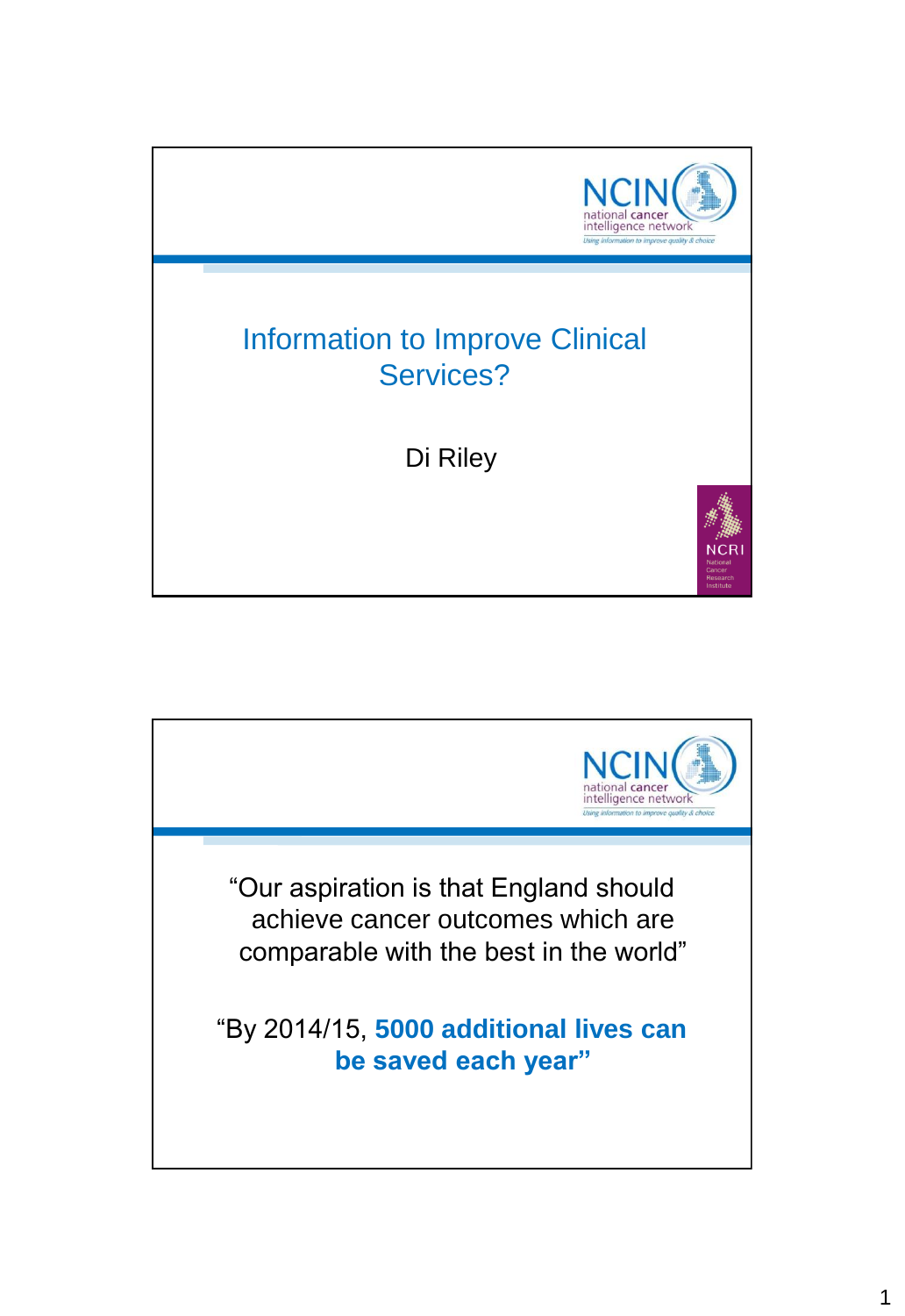



- Latest treatments
- Expert teams
- Good outcomes
- Value for money
- Meets standards
- Close to home
- Access to new drugs
- Good patient support
- Clinical Trials
- Everyone is unique

*Everyone wants the best services & best outcomes*

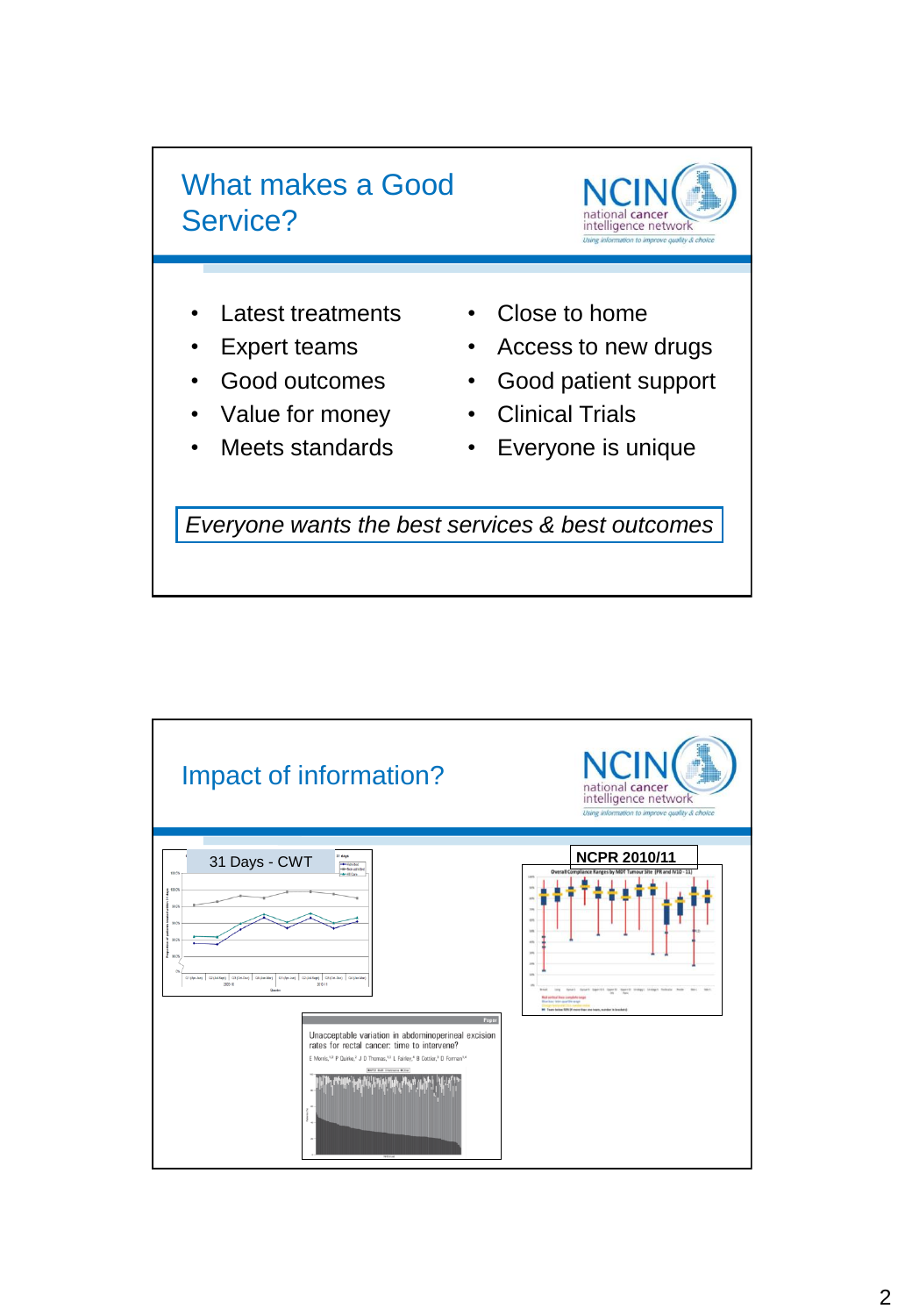

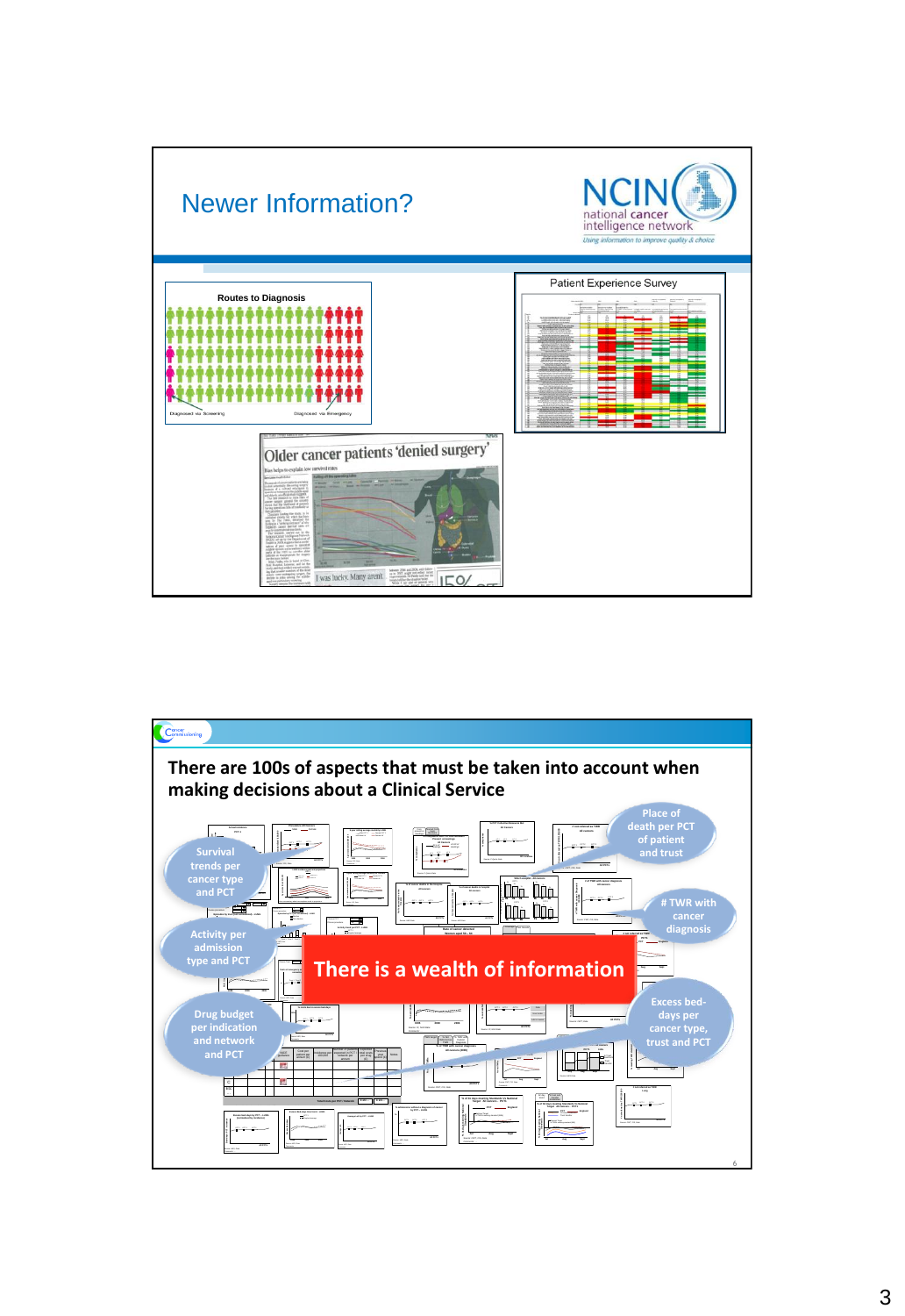



- NHS Operating & Outcomes Frameworks
- **Care Quality Commission**
- National Institute for Clinical Excellence NICE
- National Cancer Peer Review NCPR
- Professional Guidelines
- Outputs of Specialised Commissioning
	- − National Service Specifications
	- − Treatment approval policies
	- Quality measures & Innovation portfolios

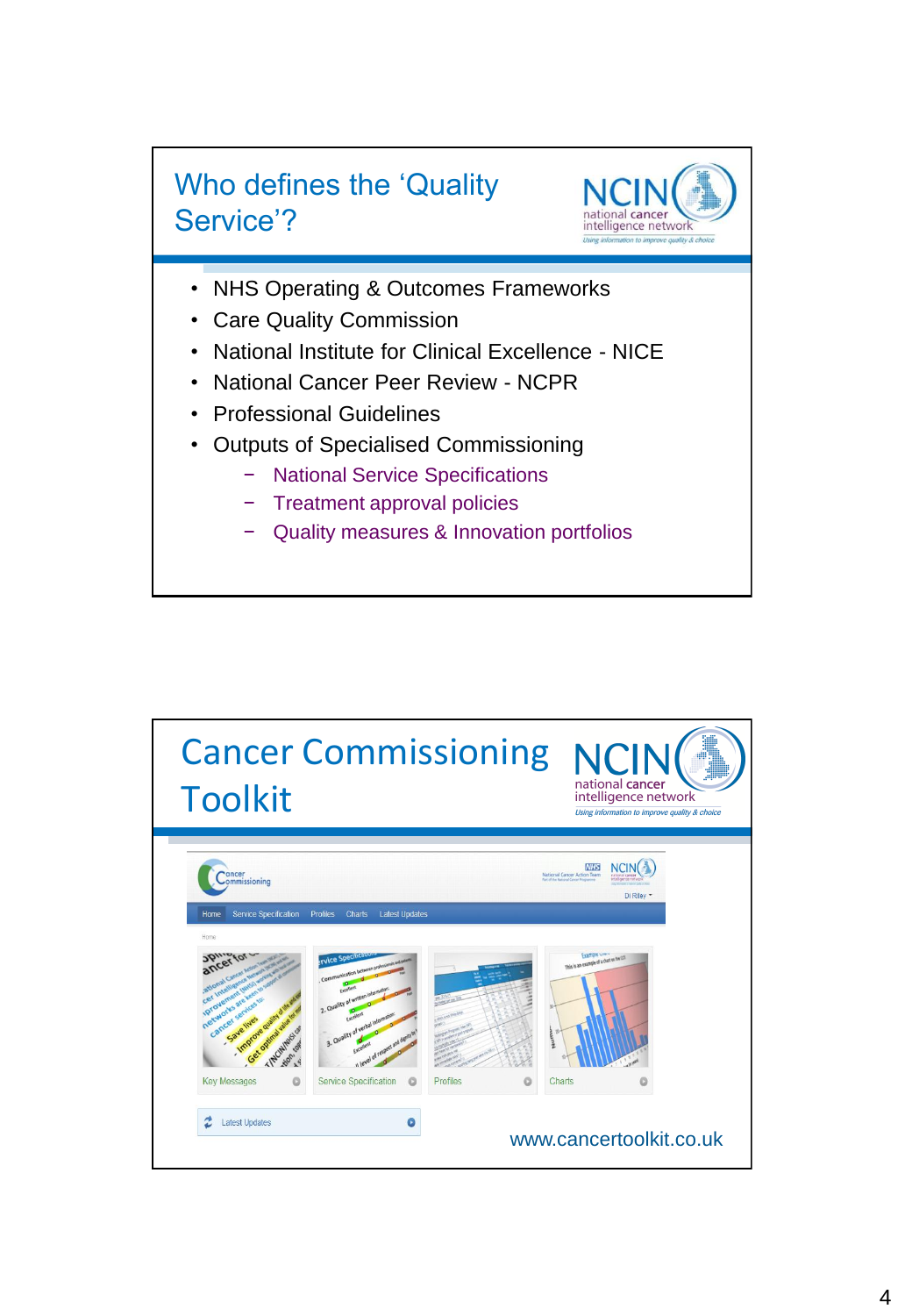

| NC<br><b>Demographics</b><br>national cancer<br>intelligence network<br>Using information to improve quality & choice |   |                                                   |  |
|-----------------------------------------------------------------------------------------------------------------------|---|---------------------------------------------------|--|
| <b>Cancer Registration</b>                                                                                            |   |                                                   |  |
| Domain                                                                                                                | # | Indicator                                         |  |
|                                                                                                                       | 1 | % Patients treated aged 65+                       |  |
|                                                                                                                       | 2 | % Patients treated with recorded ethnicity        |  |
|                                                                                                                       | 3 | % Patients who are of non White-British Ethnicity |  |
|                                                                                                                       | 4 | Income deprivation Index                          |  |
| <b>Demographics</b>                                                                                                   | 5 | % Male patients                                   |  |
|                                                                                                                       | 6 | % Patients with a registered cancer stage         |  |
|                                                                                                                       | 7 | % Patients with Stage 1 or 2 disease at diagnosis |  |
|                                                                                                                       | 8 | % Cases with Charlson co-morbidity index >0       |  |
|                                                                                                                       |   |                                                   |  |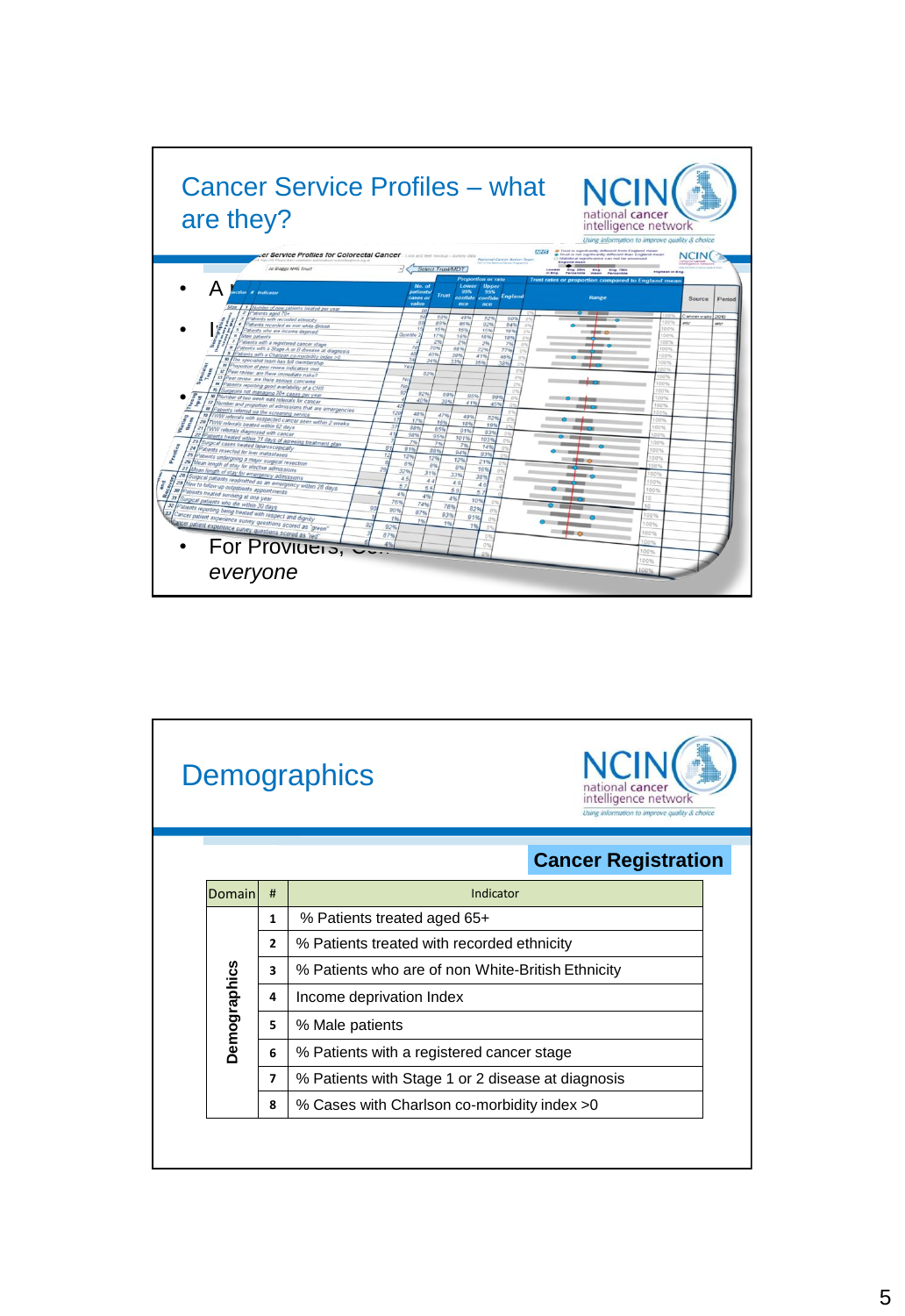|                           |    | <b>Specialist Team</b><br>intelligence network<br>Using information to improve quality & choice |  |  |
|---------------------------|----|-------------------------------------------------------------------------------------------------|--|--|
| <b>Cancer Peer Review</b> |    |                                                                                                 |  |  |
| Domain                    | #  | Indicator                                                                                       |  |  |
|                           | 9  | The specialist team has full membership                                                         |  |  |
|                           | 10 | Proportion of peer review indicators met                                                        |  |  |
|                           | 11 | <b>Patient Exp.</b><br>Peer review: are there immediate risks?                                  |  |  |
|                           | 12 | <b>Survey</b><br>Peer review: are there serious concerns                                        |  |  |
| Specialist Team           | 13 | Patients reporting good availability of a CNS                                                   |  |  |
|                           | 14 | Treated cases undergoing a major surgical resection                                             |  |  |
|                           | 15 | Mastectomies, of all surgeries '                                                                |  |  |
|                           | 16 | Surgeons not managing 30+ cases per year                                                        |  |  |
| <b>Hospital Episodes</b>  |    |                                                                                                 |  |  |

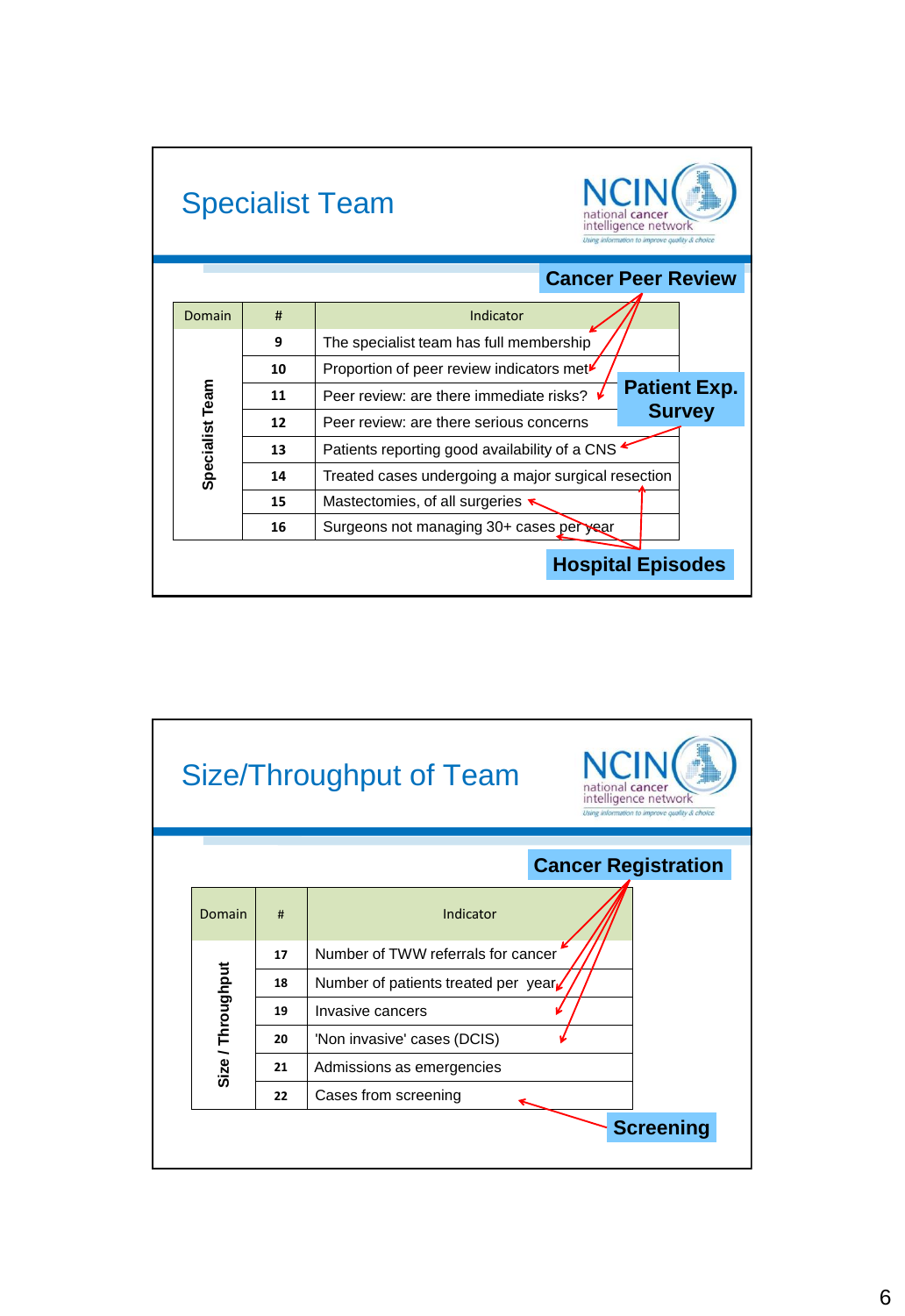|               | <b>Waiting Times</b> | national cancer<br>intelligence network<br>Using information to improve quality & choice |  |
|---------------|----------------------|------------------------------------------------------------------------------------------|--|
|               |                      | <b>Cancer Waiting Times</b>                                                              |  |
| Domain        | #                    | Indicator                                                                                |  |
|               | 23                   | 'TWW' referrals with suspected cancer seen within<br>2 weeks                             |  |
| Waiting times | 24                   | 'TWW' referrals are treated within 62 days                                               |  |
|               | 25                   | 'TWW' referrals diagnosed with cancer<br>Patients are treated within 31 days             |  |
|               | 26                   |                                                                                          |  |
|               |                      | Symptomatic breast referrals that are seen in<br>two weeks                               |  |

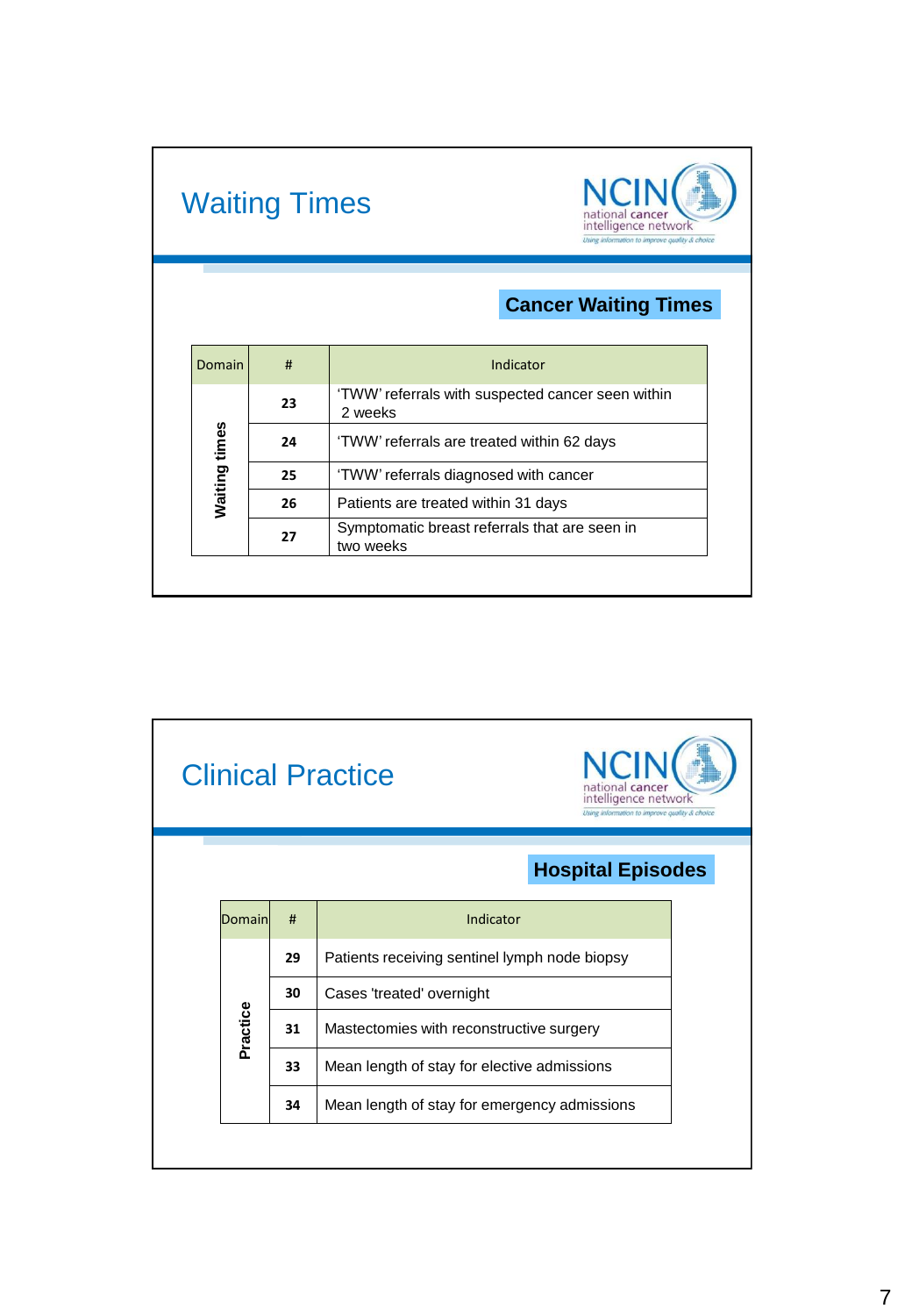| <b>Experience</b>               | <b>Outcomes, Recovery &amp;</b><br>national canc<br>intelligence network<br>Using information to improve quality & choice |                                                                           |  |  |  |  |
|---------------------------------|---------------------------------------------------------------------------------------------------------------------------|---------------------------------------------------------------------------|--|--|--|--|
|                                 | <b>Hospital Episodes</b>                                                                                                  |                                                                           |  |  |  |  |
| Domain                          | #                                                                                                                         | Indicator                                                                 |  |  |  |  |
|                                 | 35                                                                                                                        | Surgical patients readmitted within 30 days                               |  |  |  |  |
| <b>Dutcomes and</b><br>Recovery | 36                                                                                                                        | Proportion of follow-up episodes                                          |  |  |  |  |
|                                 | 37                                                                                                                        | Proportion of patients treated surviving at one year                      |  |  |  |  |
|                                 | 38                                                                                                                        | Proportion of surgical patients who die within 30 days                    |  |  |  |  |
|                                 | <b>Cancer Registration</b>                                                                                                |                                                                           |  |  |  |  |
| Domain                          | #                                                                                                                         | Indicator                                                                 |  |  |  |  |
| Experience                      | 39                                                                                                                        | Patients reporting being treated with respect and dignity at<br>all times |  |  |  |  |
| Patient                         | 40                                                                                                                        | 'green' indicators on National Cancer survey                              |  |  |  |  |
|                                 | 41                                                                                                                        | <b>Patient Exp.</b><br>'red' indicators on National Cancer Survey         |  |  |  |  |
|                                 |                                                                                                                           | <b>Survey</b>                                                             |  |  |  |  |